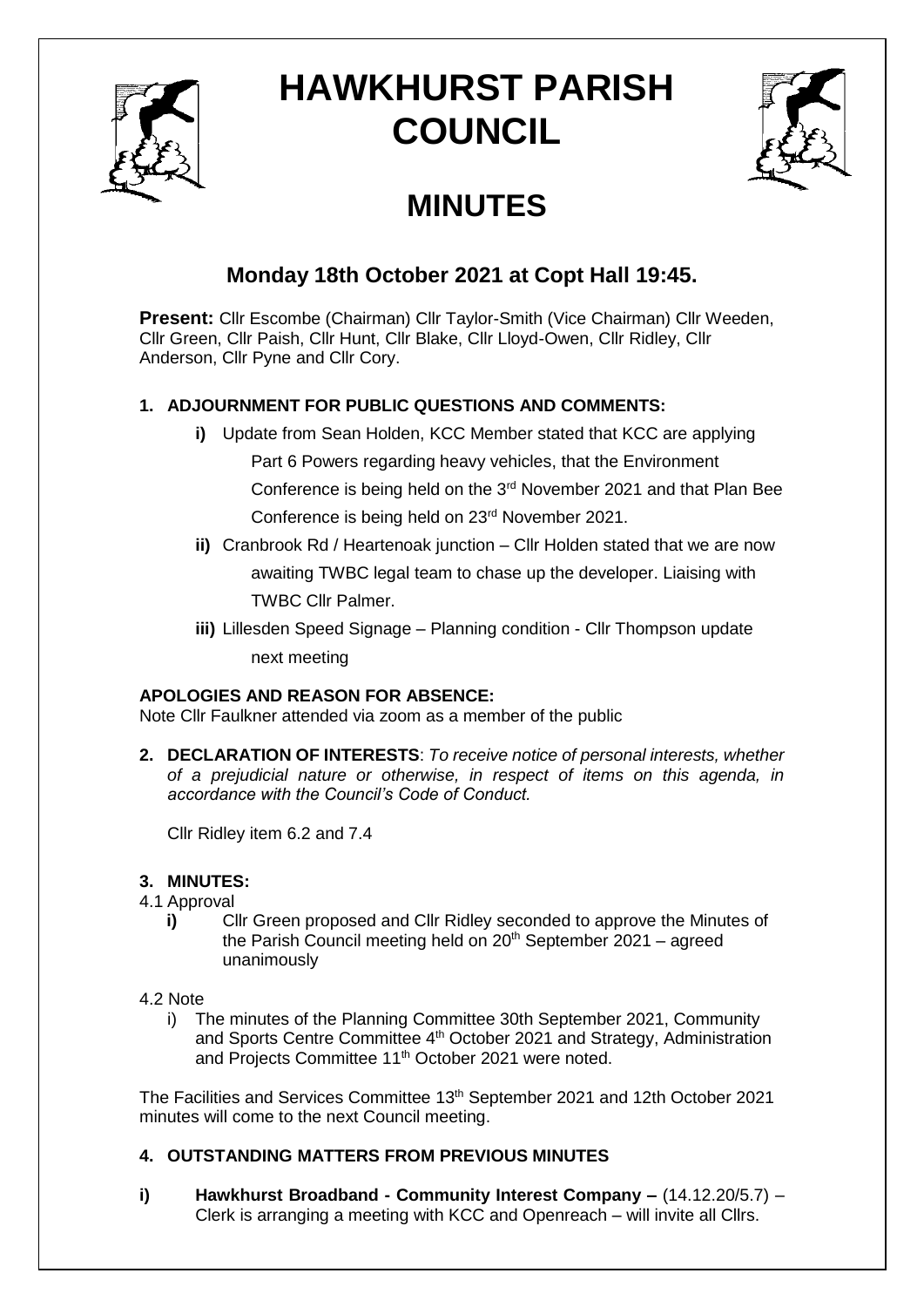- **ii) Update on KGV boiler (17.6.2021/6.6)** Cllr Paish awaiting final quote.
- **iii) Verbal update on the Hawkhurst Golf Club planning appeal (**19.7.21/6.2) Cllr Escombe updated the Council on the final day s106 discussions;
	- Land or £719 per bedroom for Community facilities, playgrounds and football pitch improvements – clarifying if serving Hawkhurst or in Hawkhurst plus when payments are made
	- Potential public open space land to Council and 20 year's grounds maintenance costs for £1 or a management company to managed the open space that will be monitored by TWBC
	- Health care offer of land or financial donation the financial donation could potentially be used to for refurbishment/improvement works to Old School Surgery and Orchard End surgery in Cranbrook as well as the Weald Medical Practice. Alternatively, it could also be used for new GP premises in the area, which includes those for North Ridge/Wish Valley, but is not restricted to this."
	- £41,000 for upgrade of footpath WC172
	- Clarifying route of construction traffic and drainage requirements
	- Planning Inspector to consider and report back in November 2021

The Council formally thanked all the residents for all their hard work and contributions.

The Council formerly thanked Cllr Escombe for all her hard work and effort in representing the Parish Council as the witness.

- **iv) Update on Chairman's Group meeting (16.8.21/6.2) –** Standing Orders, Financial Regulations and Committee Terms of Reference – Clerk updated Council that the next meeting is the 21st October 2021.
- **v) Remembrance Sunday (20.9.21/6.8)** the Clerk raised concerns that the road closure contractor has dropped out and we are waiting for a new contractor quote. Secondly the RBL in hawkhurst does not have the standard, or standard bearer or Parade Marshall in place. Following a discussion;

Cllr Lloyd-Owen proposed and Cllr Paish seconded to delegate authority to the Clerk in consultation with the Chairman to spend up to £2,000 on road closures

Agreed majority 6 For 5 against and 1 Abstain.

- **vi) Community litter Pick (20.9.21/6.9)** Arranged 30<sup>th</sup> October 2021, 9:30am gather at Fowlers Car Park
- **vii) Councillor training (20.9.21/6.10)** update Clerk Cllr GDPR training Thursday 4th November 2021 in the Copt Hall 7:30pm - 9pm Arranging Planning Training - 2022 Arranging Dynamic Councillor Workshop - 2022 Arranging Chairing meetings training - 2022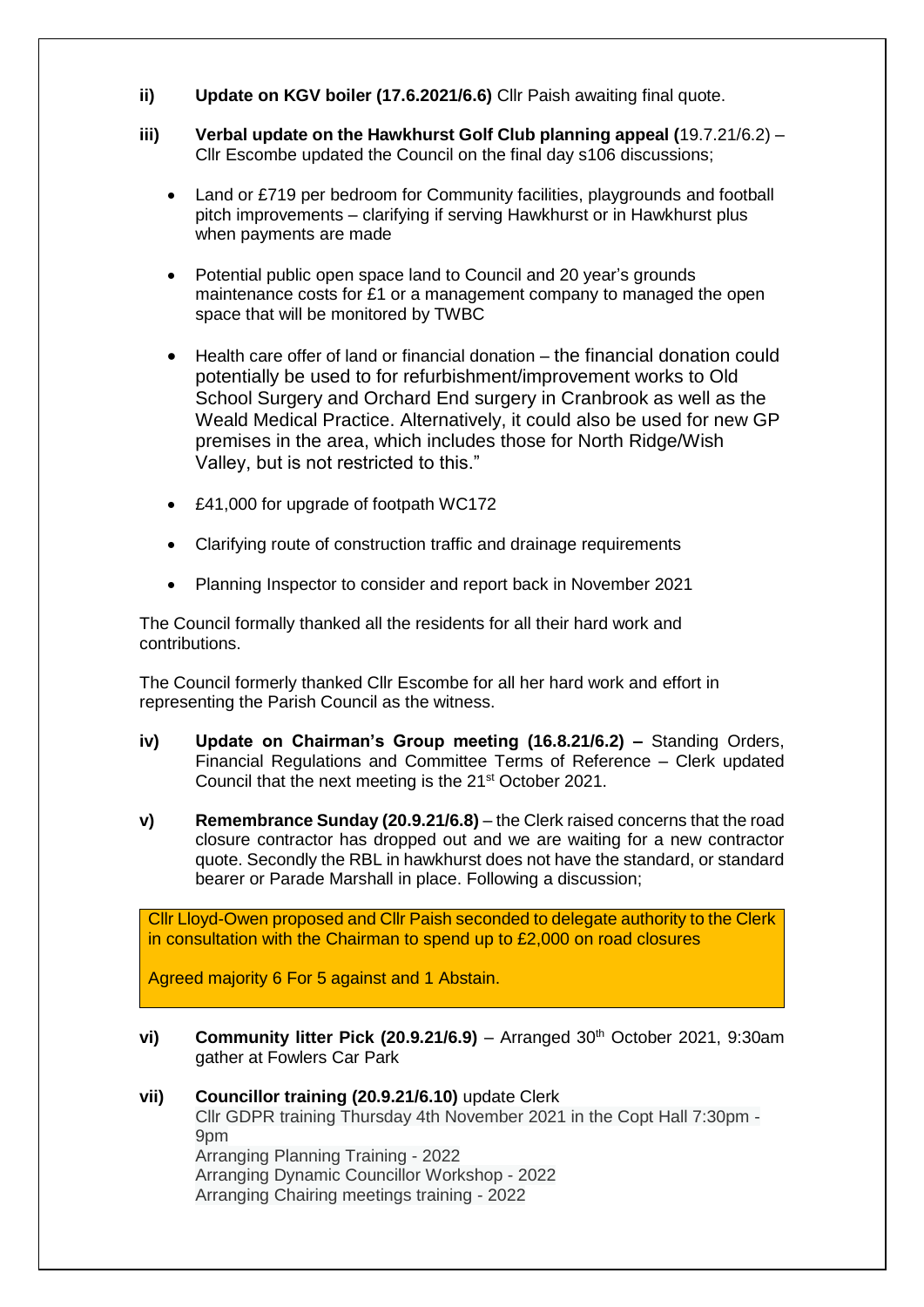#### **5. MATTERS FOR FURTHER DISCUSSION:**

#### 5.1 **Committee Membership** – Cllr Anderson requests to join Community and Sports Centre Committee.

Cllr Taylor-Smith proposed and Cllr Green seconded that Cllr Anderson should join the Community and Sports Centre Committee

Agreed unanimously

- 5.2 **Closure of High Weald Academy** what can the Parish Council do to support affected families – Cllr Escombe led a discussion, the main points being;
	- Disruption to children's education and families caused by closure
	- Time taken to get to schools further away
	- Impact of changing demographics
	- The school has been struggling but should have been turned round not closed
	- Being realistic the Secretary of State has made the decision
	- Being pragmatic what can we do to support families affect by the closure of the High Weald Academy

Cllr Escombe proposed and Cllr Blake seconded to write a letter of support to Cranbrook and Sissinghurst Parish Council backing an alternative Trust to turn around the school

Agreed Majority 11 for, 0 against 1 Abstained (Cllr Ridley)

Cllr Escombe proposed and Cllr Weeden seconded to lobby KCC (Sean Holden) to ensure free transport is provided to the nearest school whether that is in Kent or East Sussex.

Agreed Majority 11 for, 0 against 1 Abstained (Cllr Ridley)

Cllr Green proposed and Cllr Paish seconded to make a one off Charitable Donation of £500 to Dunks to support the children of the Parish affected by the closure of Weald High Academy

Agreed Majority 11 for, 0 against 1 Abstained (Cllr Ridley)

#### 5.3 **Council Strategic Priorities** – following a discussion

Cllr Escombe proposed and Cllr Taylor-Smith seconded to adopt the attached Council Strategic Priorities

Agreed majority – 10 For, 0 Against, 2 Abstained

5.4 **Drainage Consultant Brief** – Cllr Taylor-Smith introduced the item and after a discussion which included minor amendments and including project dates

Cllr Taylor-Smith proposed and Cllr Anderson seconded to approve the attached Drainage Consultants Brief (version 10)

Agreed majority 10 For 0 against 2 Abstained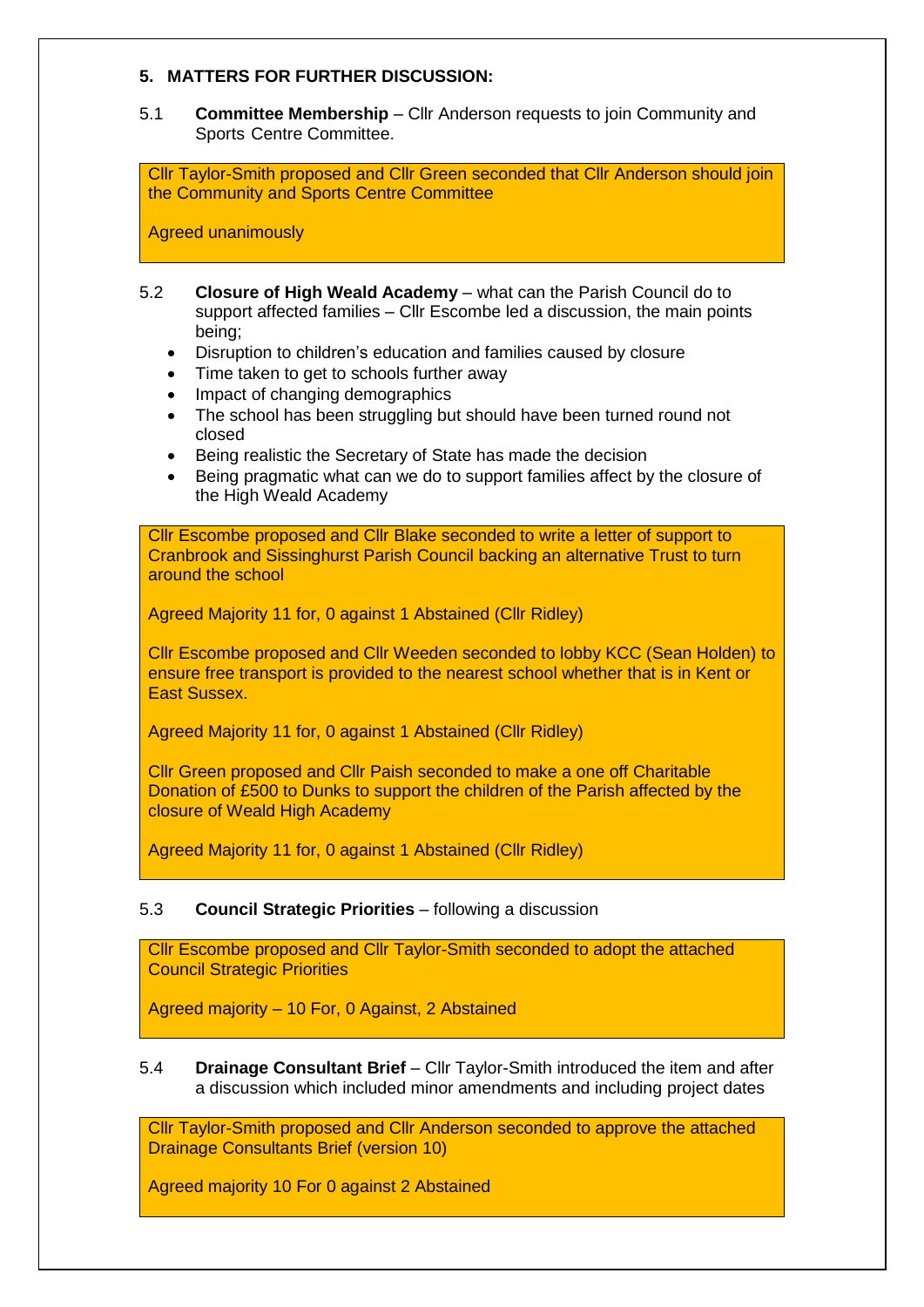- 5.5 **Neighbourhood Watch update** Cllr Hunt updated Council that he was the Neighbourhood Watch link with the Council and handed out the latest leaflet
- 5.6 **Hawkhurst Golf Club Community Asset Tribunal appeal** As the nominator of the Hawkhurst Golf Club to be a community asset, does the Council wish join and submit a witness statement to the tribunal, there is no fee. If we do, the public can then submit statements as well. We need to inform the tribunal tomorrow and request an extension if we want to The appeal is against TWBC not the Parish Council so we are not at risk of costs, unless we act unreasonably.

Cllr Escombe proposed and Cllr Green seconded to write a statement

Agreed unanimously

#### **6. REPORTS OF COMMITTEE CHAIRMEN AND UPDATES**

- 6.1 **Facility and Services Committee** Cllr Cory updated Council that representatives have visited a natural burial ground to gather ideas, that Sovereign have visited the Heartenoak Recreation Grd and will submit information and that the Queens Trees will arrived in November 2021, need volunteers for planting.
- 6.2 **Planning Committee** 30<sup>th</sup> September 2021 Cllr Escombe noted them
- 6.3 **Community and Sports Centre Committee** 4 th October 2021 Cllr Taylor Smith noted them
- 6.4 **Strategy, Administration and Projects Committee** 11<sup>th</sup> October 2021 Cllr Taylor-Smith

S137, Grants – seek grants up to £300 for "Slow down signs" and up to £350 for "Christmas trees"

A discussion took place regarding a late request for £850 from the HGBS for this year's Bonfire.

Also a debate took place on the potential use of Parish Office energy refund in 2021/22 for archiving.

Other items Communications Strategy / FOI Policy will come to Council in November 2021.

Cllr Hunt proposed and Cllr Taylor-Smith seconded to approve a grant of £500 to the HGBS for this year's Bonfire.

Agreed majority 6 For, 3 Against and 3 Abstained

Cllr Green proposed and Cllr Taylor-Smith seconded to approve the use of the Parish office energy refund in 2021/22 towards archiving

Agreed unanimously

#### **7. Finance**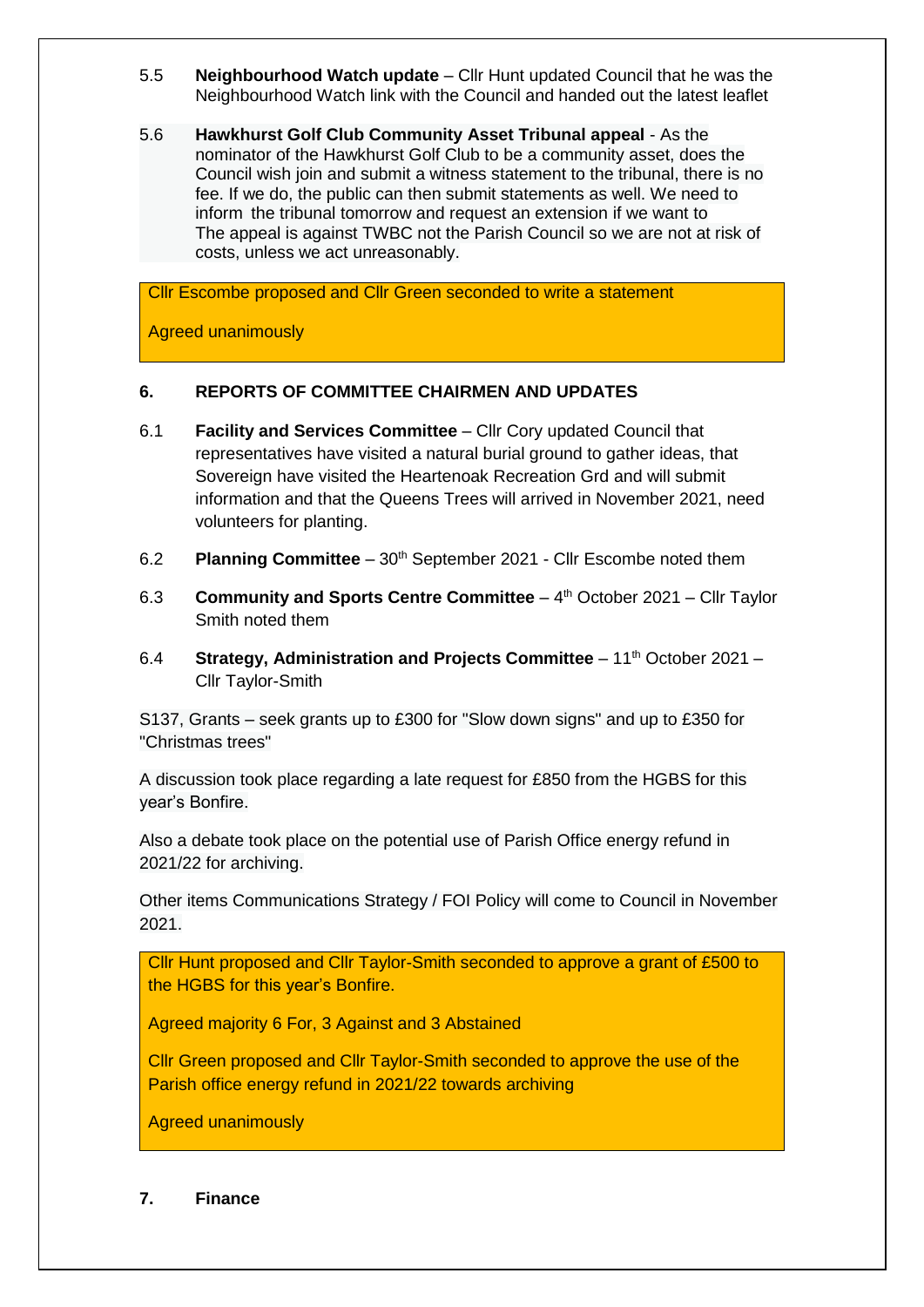#### 7.1 **Financial position**

| Accounts for payment              |   | £ 7,376.21 to 18.10.21   |  |
|-----------------------------------|---|--------------------------|--|
| Payment received                  |   | £ 120,466.88 to 29.09.21 |  |
| <b>Net Expenditure</b>            |   | £ 113,090.67             |  |
| Cambridge & Counties              |   | £ 89,379.55 to 30.04.21  |  |
| <b>Cambridge Building Society</b> |   | £ 84,635.37 to 31.12.20  |  |
| <b>Lloyds Current</b>             | £ | 10,001.00 to 29.09.21    |  |
| <b>Lloyds Access Reserve</b>      |   | £ 181,785.58 to 29.09.21 |  |

#### 7.2 **Agreement to pay payments schedule**

The circulated payments list and an additional cleaner cost of £327.68 were discussed;

Cllr Escombe proposed and Cllr Green seconded the payment schedule and the additional payments above

Agreed unanimously

#### **8. CORRESPONDENCE**

| <b>No</b> | <b>From</b>                                  | <b>Issue</b>                                                                                                      |                                                                                  |
|-----------|----------------------------------------------|-------------------------------------------------------------------------------------------------------------------|----------------------------------------------------------------------------------|
| 1         | Various<br><b>Residents</b>                  | What can the Parish Council<br>do about lack of garden<br>waste collection                                        | Liaising with TWBC                                                               |
| 2         | Various<br><b>Residents</b>                  | High Weald Academy closure                                                                                        | See item 6.2                                                                     |
| 3         | <b>Kent Rural</b><br>café and<br>information | Not running winter<br>programme - will restart in<br>Spring 2022                                                  | <b>Noted</b>                                                                     |
| 4         | Various<br><b>Residents</b>                  | Complaints about contractors<br>blocking entrances and<br>emergency services not able<br>to get through - Red Oak | Contacted TWBC planning<br>enforcement and asked local<br>TWBC Cllrs to chase up |
| 5         | A resident                                   | Asked for clarification on the<br><b>Community and Sports</b><br>Centre costs                                     | Will write back and confirm                                                      |

#### **9. NOTES & INFORMATION – Plan Bee Newsletter**

#### **10. BURIALS AND MEMORIALS – None**

#### **11. CONFIDENTIAL:**

- **11.1 Council budget 2022/23 –** a discussion on the budget was deferred
- **11.2 Environmental Spillage update -** Cllr Cory updated the Council on the environmental spillage
- **11.3 Personnel Committee –** Cllr Green updated Council on personnel issues and;